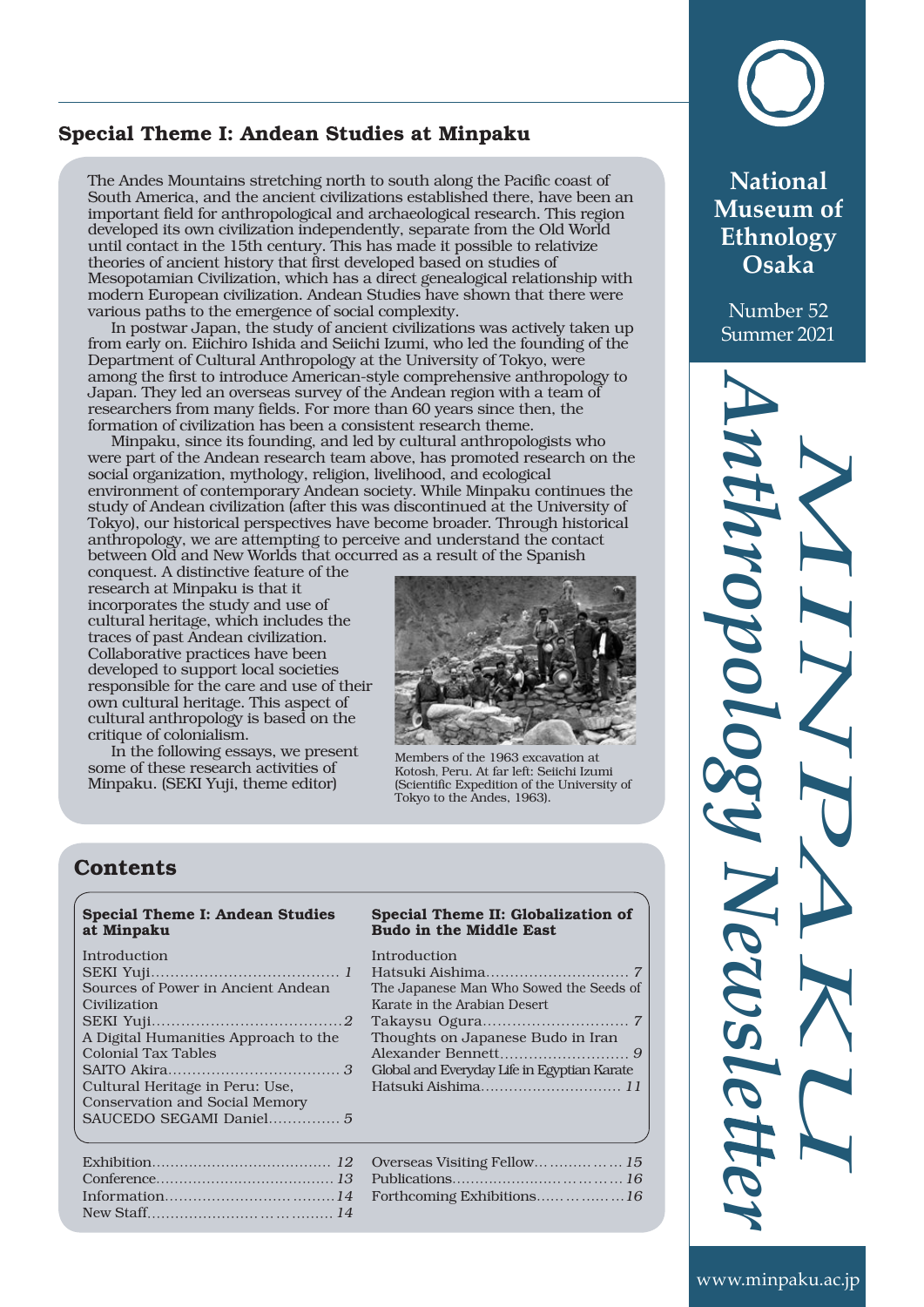# **Sources of Power in Ancient Andean Civilization**

# **SEKI Yuji**

*National Museum of Ethnology*

SEKI Yuji is Deputy Director General of the National Museum of Ethnology and Professor at the National Museum of Ethnology. He specializes in Andean archaeology and cultural anthropology. Since 1979, he has conducted excavations of ceremonial centers in the northern highlands of Peru, studying the formation and transformation of Andean civilization, while also addressing conservation issues and the social uses of cultural heritage. His major publications include: *El Centro Ceremonial Andino: Nuevas Perspectivas para los Períodos Arcaico y Formativo* (2014) and *Perspectives on Early Andean Civilization in Peru: Interaction, Authority, and Socioeconomic Organization during the First and Second Millennia BC* (2019, ed. with R. L. Burger, L. C. Salazar).

In Andean archaeology, the Formative Period (3000 B.C. to around 50 B.C.) has been a consistent focus of research by Japanese archaeological teams. The Formative Period is known as a time of social integration centered on the construction and renovation of public architecture with spaces where ritual activities took place.

Previously, researchers thought that the Chavín de Huántar site, with evidence from the Formative Period, was the center from which a specific culture spread throughout the Andes. In recent years it has become clear that the influence of Chavín de Huántar was limited. During the Formative Period, core ceremonial centers were established in various regions, and it is better to suppose that exchange among these centers resulted in the sharing of cultural characteristics.

I first joined the Japanese project team in 1979, and we have studied ceremonial centers in the northern highlands of Peru for 40 years. Our pursuit is aimed at the relationship between the emergence of public architecture and social complexity. Large-scale public architecture in the Formative Period suggested to many that the existence of large societies depended on the existence of highstatus leaders. In contradiction, the



Japanese research team found that the Formative Period society was relatively egalitarian, as there were no differences among the burials and burial offerings excavated, nor was there any surplus product to support the leaders economically. We proposed a theory that is rare in academic studies of ancient

Major Formative Period sites in the northern highlands of Peru

civilizations, namely that even huge public architecture can be created by the voluntary corporate labor of members of an egalitarian society. We named this the "Temple Renovation Theory".

While searching for support for this theory, I have also thought that from a certain time in the Formative Period, equality would break down and a powerful leader would appear. By investigating several archaeological sites, I could see and clarify the emergence of power holders from around 800 BC to 700 BC – at least in the highlands. My interest has also shifted to how leaders built or generated power. This question has been addressed through excavations at the Pacopampa and Kuntur Wasi sites, in the northern highlands of Peru.

Both sites consisted of huge platforms built on mountain ridges, with a rectangular plaza and surrounding buildings constructed on the topmost platform. It is important to note that inside the main building, there are boot-shaped underground tombs, and luxurious burial offerings including gold objects have been recovered. Cranial deformation was observed in the burials at both sites. Since cranial deformation can only be performed on an infant shortly after birth, it is clear that the individuals buried were persons who were born with special status.

In my view, leaders were involved in rituals that used precious goods like tropical shell, cinnabar, obsidian and sodalite, all materials acquired through long-distance trade. Their power may have been based on access to a variety of precious goods, or control of sources and transport routes, but this was not the only possible basis of power. At the Pacopampa site, there is evidence for production of copper objects (perhaps used for ritual purposes), and such special production may have been the basis for power.

Another question I am focusing on is how leaders controlled the social memory of the past. Social memory is said to be formed not by an individual but by a group of people through repeated actions. At both sites mentioned above, activities from an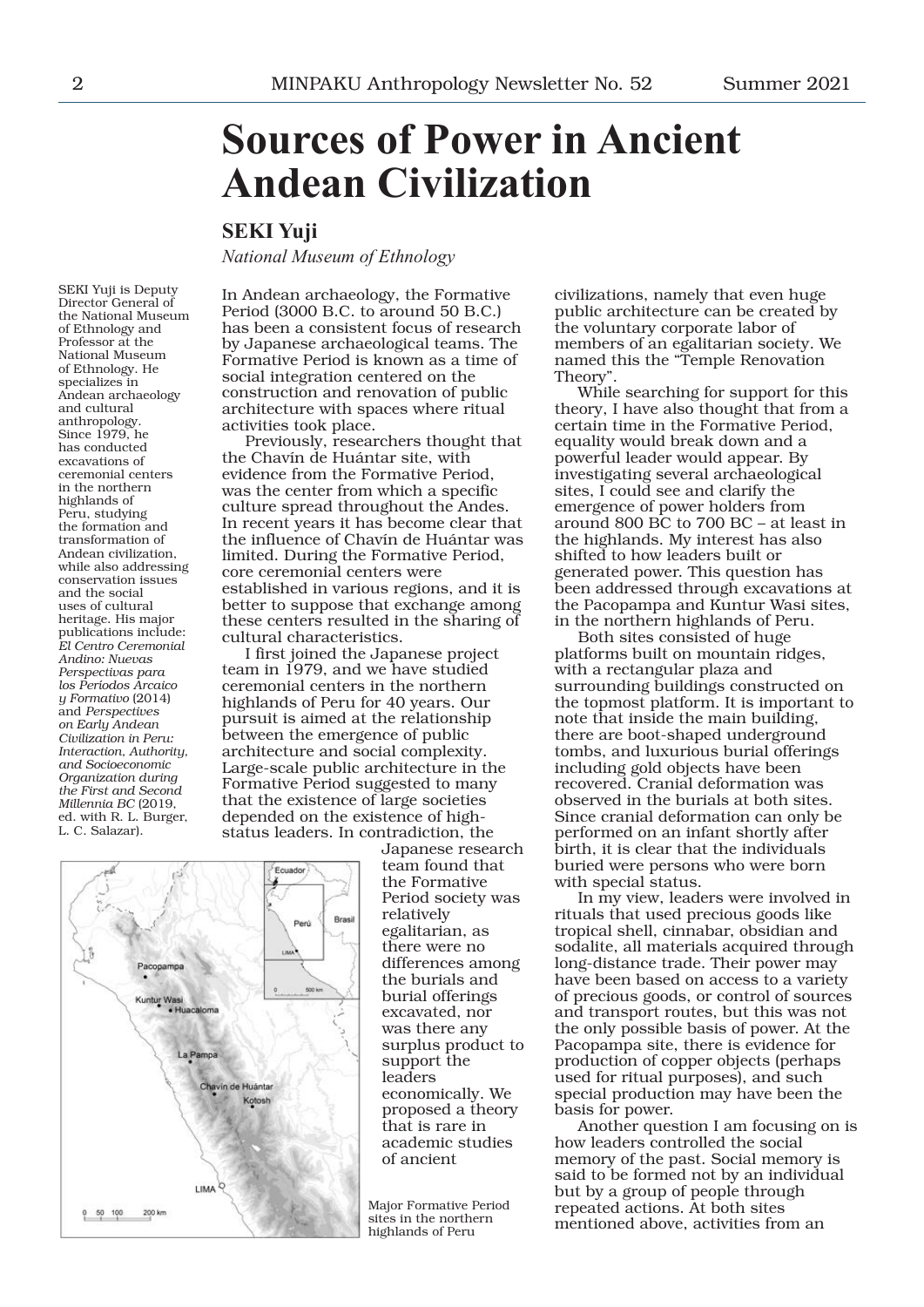earlier, culturally-distinct phase have been identified, before emergence of the authority figure.

At the Kuntur Wasi site, earlier structures were completely covered with thick earth and stones at the time of the leader's emergence. This represents a denial and cover-up of the previous culture and social memories. At Pacopampa, traces of earlier uses of stones can be seen in retaining walls that support the platform, and in the walls of rooms. In addition, the structure itself was also reused, and access through the sacred space followed the same route as in the previous phase, thus preserving and maximizing social memory. The later architecture at Pacopampa was an inheritance or acceptance of the past. Thus, under different leaders in the same Late Formative period, social memory and materials were used in different ways, suggesting differences in the ideology on which power was

based.

I believe that we can understand the society of early Andean civilization more clearly by viewing the ceremonial center not merely as a reflection of an existing ideology and leader. Such a place is a device for creating ideology and power, through negotiation between those in power and those over whom power is exercised.



Long view of the Pacopampa archaeological site (2016, Heinz Plenge)

# **A Digital Humanities Approach to the Colonial Tax Tables**

# **SAITO Akira**

### *National Museum of Ethnology*

From the late fifteenth to the early sixteenth century, indigenous peoples of the Andes suffered two large-scale military conquests, first by the Incas and next by the Spanish. The empires these conquerors built were quite distinct but, seen from the viewpoint of the conquered populations, they looked more similar than dissimilar; they both reorganized local polities, levied taxes, and imposed religions. The taxes the Spanish laid on the Andeans as well as the tables that specified tax kinds and amounts were called *tasas* in Spanish. The first Pan-Andean *tasas* were assessed and promulgated by the fifth viceroy of Peru, Francisco de Toledo. Though critical of the "despotic" rule of the Incas, Toledo eagerly studied it and often emulated it in his administration. His *tasas* were also based on Inca precedents. In the 1570s, the viceroy ordered a general inspection of the former Inca territory, regrouped the native population into about 550 *repartimientos* (administrative units), and fixed taxes for them. The tax tables that resulted from this inspection consisted of approximately 7,000 folios.

In addition to the tax data proper, the tables contained information on population, settlements, political organization, economic activities, and more. The originals were kept in the vice-regal palace in Lima until, in 1884, they were consumed by fire.

Fortunately there are duplicates, extracts, and summaries in archives and libraries in Spain and Latin America. Some were compiled into a book by Spanish officials for adminstrative purposes like the one held by the former Royal Treasury of Potosí. Others were prepared on petition of the native tributaries who sought to reduce their tax burden as in the case of the *tasas* of the Capachicas kept in the General Archives of the Indies in Seville. Scholars of Andean history have used these sources for different purposes. In the 1970s and 80s, demographers often analyzed the population data. In the 1980s and 90s, ethnohistorians extracted information on specific regions or groups. Thanks to these various efforts, the majority of extant copies have been edited and published.

SAITO Akira is Professor at the National Museum of Ethnology. His recent research themes include the transformations of native society and culture under the impacts of the resettlement policy in Spanish South America, and the theories and practices of the Catholic missionaries' cultural accommodation in early modern Asia and America. His recent publications include *Evangelization and Accommodation: Catholic Global Missions of the Early Modern Period* (2020, ed. in Japanese), and *Reducciones: la concentración forzada de las poblaciones indígenas en el Virreinato del Perú* (2017, ed. with Claudia Rosas Lauro).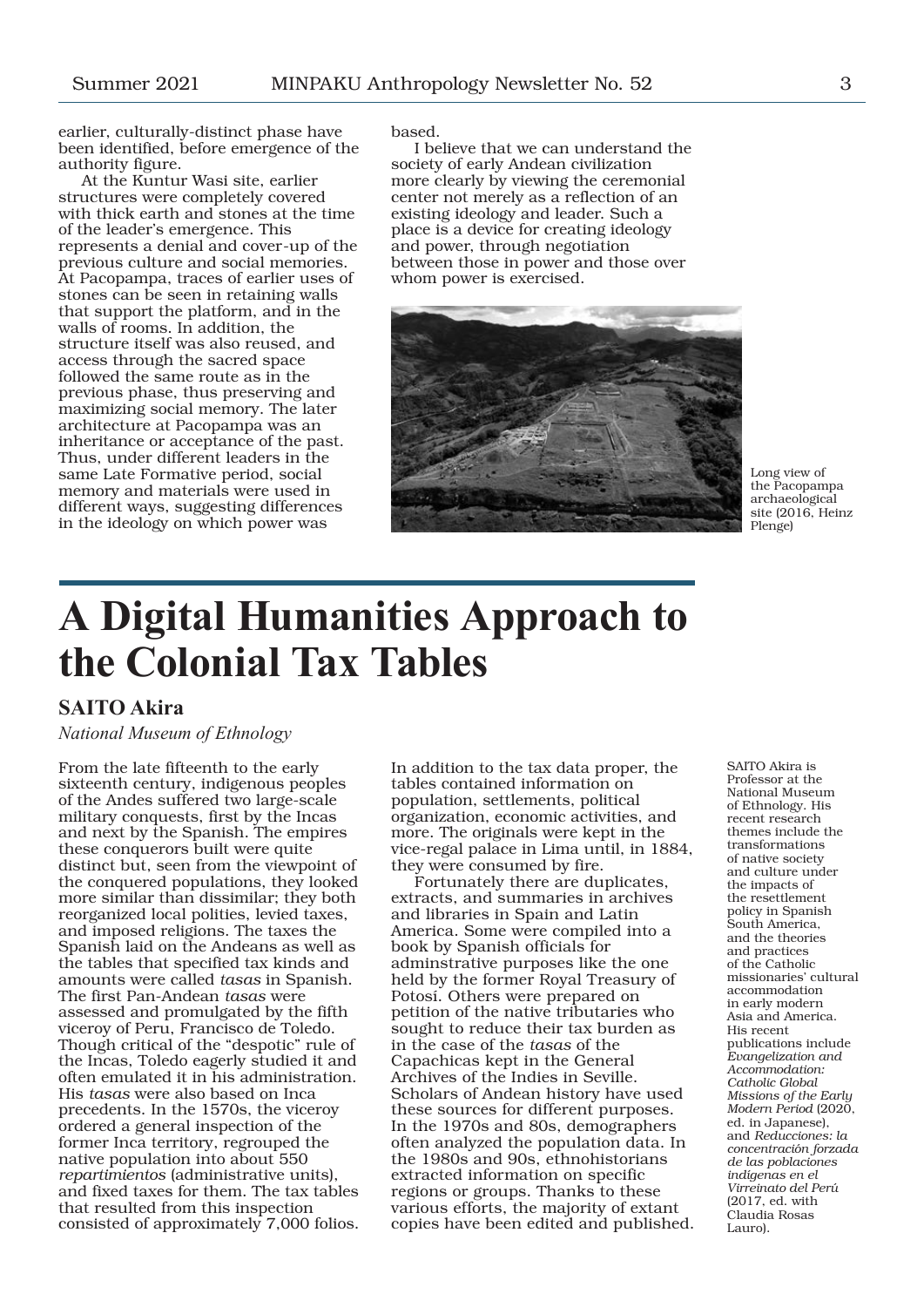In my opinion, however, the full potentials of the *tasas* are yet to be exploited.

As historical sources on native society, the *tasas* have some unique advantages. First, they cover an extensive area from present-day Ecuador to the northern part of present-day Chile. Second, they provide basic data on population, settlements, and other matters for the vast majority of the indigenous peoples (approximately 1.5 million). Third, these data were collected in the same period (in the 1570s) and recorded according to the same format. As a result, they are structurally homogeneous and mutually comparable. In sum, the *tasas* help us get a momentary but overall picture of the rapidly transforming native Andean society under Spanish rule. Although they lack depth as information on specific regions or groups, they are unique and valuable as a whole map for all of them.

The large quantity and the homogeneous quality of *tasa* data make them amenable to digital analysis. On April 2021, I started a new research project in collaboration with Yasuhisa Kondo (Research Institute for Humanity and Nature), Nozomi Mizota (Doshisha University), and Tomoko Koyama (Kwansei Gakuin University). In this project, we adopted a digital humanities approach to analyze the *tasas*. The main focus of our analysis is the relationship between the *repartimientos* and the *reducciones*. A *repartimiento* was an ethnic and political unit of native society under the command of a *cacique* (hereditary lord) who responded to the Spanish authorities for tax collection and labor conscription. In most cases, a *repartimiento* corresponded to the whole or a part of an *ayllu* which was a prehispanic social organization based on a segmentary lineage system. In the *tasas*, all the *repartimientos* were given an indigenous name and some were divided into *parcialidades* (moieties).

In the 1570s, Toledo implemented an ambitious program of general resettlement which required widely scattered small settlements to consolidate into larger, planned towns (*reducciones*). Its main objectives were to promote conversion of the natives to Christianity and to make it easier to exact taxes and corvée labor from them. The viceroy's program was a serious attempt to transform Andean social structure. In fact, an *ayllu* (as well as a *repartimiento* based on it) and a *reducción* were organizationally different. The former was a kinship group whose members believed themselves to be descended from a



Locations of 662 *reducciones* (Akira Saito, Yasuhisa Kondo, Nozomi Mizota, and Tomoko Koyama)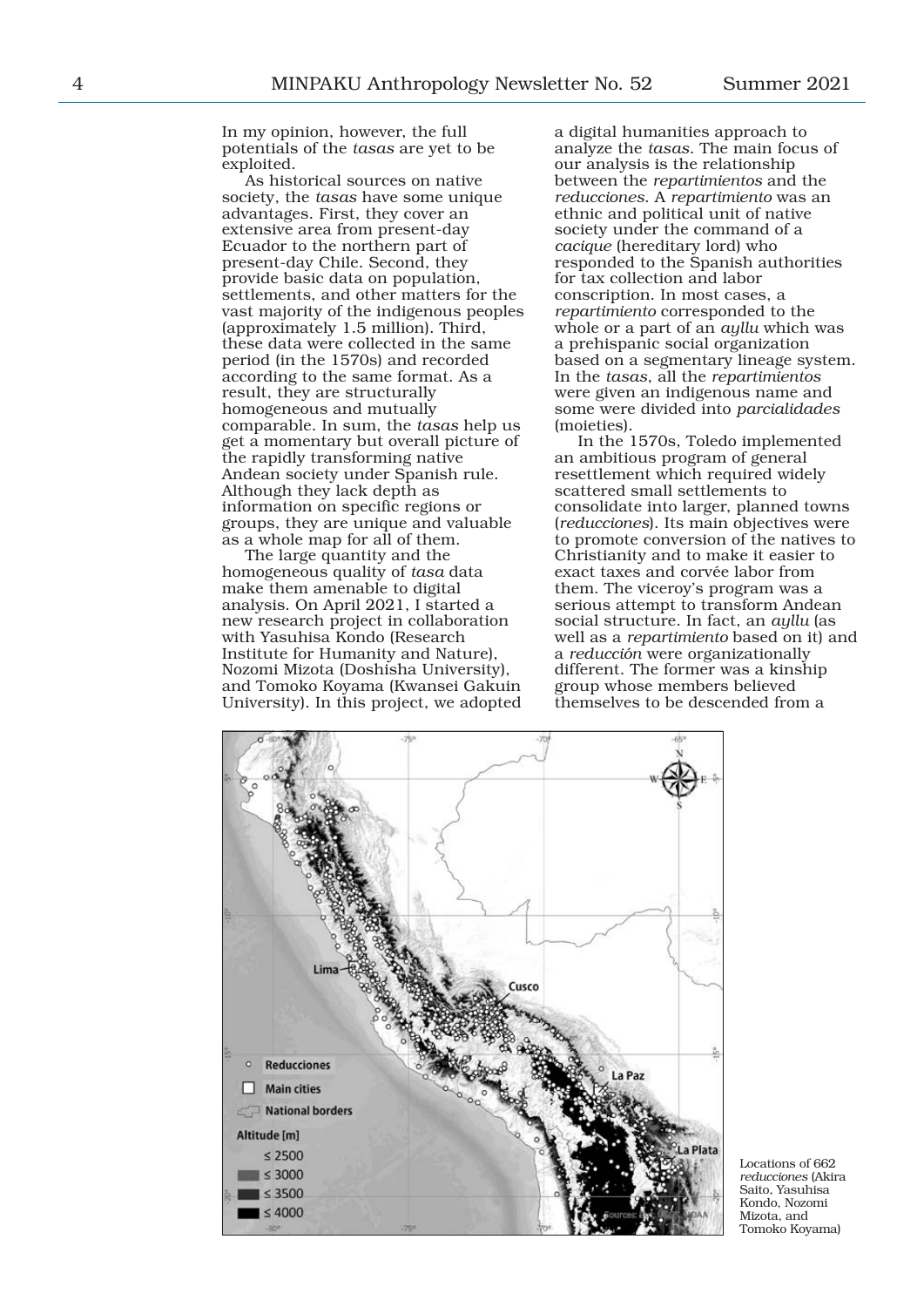common ancestor while the inhabitants of the latter formed a community by taking up residence in it. An *ayllu* had a vertical and segmentary structure while a *reducción* had a horizontal and radial structure. They were not incompatible and various forms of articulation developed. However, their relationship did not escape tension and friction. Throughout the colonial period, native Andean society continued to evolve out of this tension. By the end of the eighteenth century, the balance had definitively shifted in favor of the *reducciones*. The *ayllus* and their mythical founders had faded from memory and their successors (*caciques*) had lost legitimacy. They were replaced or even violently removed by the elected town officials whose power was based on the *reducciones*.

According to our calculation, Toledo's *tasas* enumerate 537 *repartimentos* and 881 *reducciones*. Of the latter, we managed to locate 662 (see Map). Our map shows that the majority of *reducciones* stand in three lines extending from northwest to southeast along the Pacific coast,

western Andes, and central Andes. These areas had already been densely populated before the Spanish conquest. Toledo's *tasas* also specify how many tributaries were relocated from what *repartimiento* to what *reducción*. For example, in present-day Bolivia, 286 tributaries of the *repartimiento* of Tacobamba were relocated to the *reducción* of San Pedro de Tacobamba and another 286, to the *reducción* of Santa Ana de Potobamba. To this town, 108 tributaries were also added from the *repartimiento* of Chaqui. In our research project, we attempt to compile all information of this kind in a database and visualize the complex relationships between the *repartimientos* and the *reducciones* using a network graph. We hope that this graph will help us understand in what respects and to what degree the viceroy's reform changed the settlement pattern and the social organization of native Andeans. We also hope that it will allow us to recognize ethnic and regional differences in the course of change among indigenous peoples after Toledo's massive reorganization of the viceroyalty.

# **Cultural Heritage in Peru: Use, Conservation and Social Memory**

# **SAUCEDO SEGAMI Daniel**

*Ritsumeikan University*

Peru is well known for its rich archaeology, with sites such as Machu Picchu and the Nazca Lines attracting thousands of tourists every year. These two sites, among others, are the impressive legacy of cultures that have continuously occupied Peru since more than 5000 years ago. Excellent preservation of archaeological remains, their abundance, and the advanced technological knowledge represented in many artefacts have all contributed to the popularity of this country. Several elite tombs have been found with precious objects made of metal, wool, wood, and stone. Even the bodies of people found in those tombs were so well preserved that scientists could observe tattoos and other features that help to reconstruct ancient societies in detail.

However, having many well-preserved archaeological sites has also been a challenge for modern Peruvians. With a

population of more than 33 million spread over a large territory, Peru has a moderate average density of only 25 persons per km2, but half of the population is concentrated in major cities along the coastline, and especially in the capital city of Lima. Since the 1960s, continuous centralization of basic services and infrastructure, and increasing rural to urban migration, have led to uncontrolled urban growth. Many archaeological sites have been engulfed and destroyed in the process. In the countryside, the situation is not better: archaeological sites compete with available agricultural land, with many ancient structures incorporated into fields or farmyards. Everywhere, sites have suffered from a long tradition of looting for the precious objects they may (or may not) contain.

In Peru, the Ministry of Culture is responsible for protecting archaeological Daniel Saucedo Segami is Associate Professor at the College of Policy Science, Ritsumeikan University. He specializes in public archaeology of the Global South and study of the Japanese diaspora to Peru. His current research concerns the use and management of archaeological heritage in urban and rural areas of Peru, and Japanese migration to Peru from the perspective of material culture. His major publications include: D. Saucedo Segami (2011) Looking for an Identity: Archaeologists, Local Communities and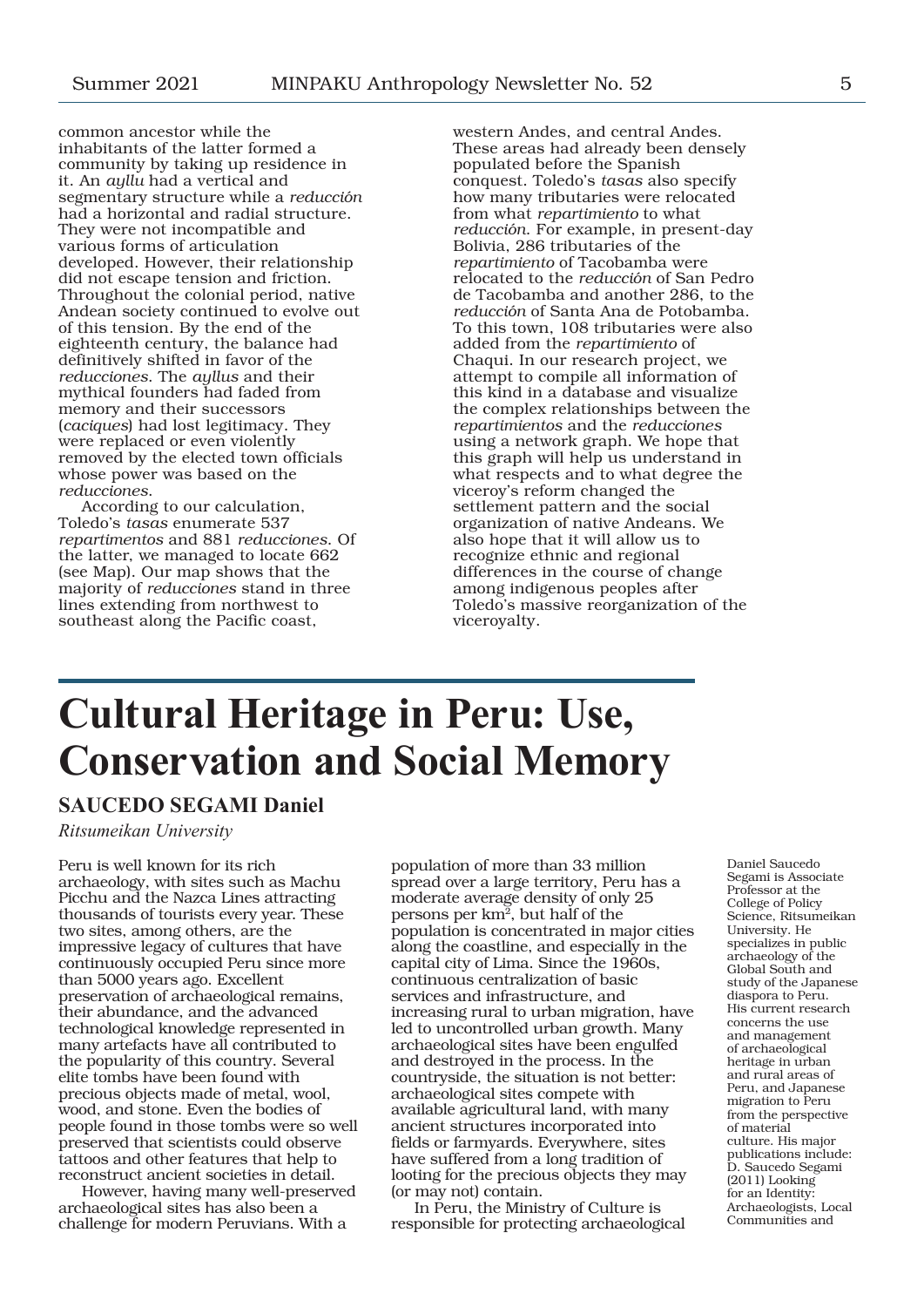Public Archaeology in Peru, in K. Okamura and A. Matsuda (eds) *New Perspectives in Global Public Archaeology*, pp. 251-261, Springer. P. Chirinos Ogata and D. Saucedo Segami (2020) Towards an Archaeology of the Japanese Diaspora in Peru, *International Journal of Historical Archaeology*.

sites. Since this ministry receives less than 1% of the national budget, and more than 10,000 archaeological sites have been registered all over the country, there are many problems. To solve them, archaeologists have been testing different ways to encourage local populations to protect archaeological remains. The main approach has been to appeal to the idea of a national heritage and the potential for economic activities related to tourism. The success of this approach has been limited, mainly because tourism demands additional services or attractions that most towns do not have. Additionally, archaeological sites are classified by the government as monuments, so local communities cannot conduct any activities that may alter or damage them without Ministry consent – and any research on sites can only be carried out by a project directed or co-directed by a Peruvian archaeologist. As a result, local people are left out of the process of understanding and managing their own heritage unless they are directed by a professional archaeologist. Archaeologists therefore have a vertical relationship with local communities, centered on overseeing what communities do with their archaeological heritage rather than facilitating new ways for them to interact with it.

To challenge this situation, Yuji Seki (Minpaku) and I have been trying new approaches at Pacopampa, a small town located in the Cajamarca region of the northern highlands. The Pacopampa Archaeological Project started in 2005 and aims to empower local people to embrace archaeological sites and remains as part of their social memory by connecting this tangible heritage to local knowledge and customs (intangible heritage), thus broadening the significance of archaeology for them.

After five years, the project has led to changes in what local people consider important about their culture and physical surroundings. The town is composed of nearly 120 families that have lived here for more than 100 years. Most families are engaged in multiple economic activities, including agriculture, stock breeding, and local commerce. The nearest large city, Chiclayo is about seven hours away by car, making Pacopampa relatively remote. The presence of the national government, is limited to a medical post, a kindergarten, a primary school, and a secondary school. Every year, young people from Pacopampa migrate to large cities after finishing secondary school. They go to follow a university career or work, but do keep strong connections by supporting local activities and coming

back for festivities. The town is managed by a local mayor and a town assembly organized into different *ad hoc* committees. The understanding and support of these local authorities has also been important.

The Pacopampa archaeological site is truly monumental, and is located just 15 minutes walking distance from the town. It has been treated with a mix of respect and fear by local people because of stories about supernatural beings that may harm you at night, and because it is considered the resting place of ancient people. This image has been gradually changing with the interaction between archaeologists and local people working together to unearth the ancient remains hidden there. Several elite tombs have been discovered, bringing worldwide fame to the town.

Considering the potential of the site and the town to attract tourism, the local population had a strong interest in joining initiatives for protecting and promoting their hometown. In Peru, most tourism projects related to archaeological heritage tend to focus only on archaeological remains, making local populations dependent on professional archaeologists. Our project has proposed a novel approach in which the main focus is the intangible heritage of the town (history, customs and traditions), chosen by the town itself. Two initiatives aim to enable local people to receive visitors in the future and establish connections with the archaeological site. The first has been hiring a conservation specialist who works with local people and teaches them. The second is a plan, presented to the Cajamarca regional government, for building a Visitors Center to introduce the town's attractions, and a provide place where local residents can learn and share information about their own history and customs.

To begin gathering information for the planned Visitors Center, the Project conducted annual workshops with town residents from 2017 to 2019 (these will continue after the coronavirus pandemic has passed in Japan and Peru). The workshops allow participants to become part the process of deciding what aspects of their cultural heritage can be shared with visitors. The workshops also allow them to rediscover the history of their town, customs and traditions held over the years, and the local knowledge of each participant. Project members join only as facilitators, helping to record the information gathered during each workshop. These records have become part of the social memory of the town.

While sharing information, participants have become "specialists" of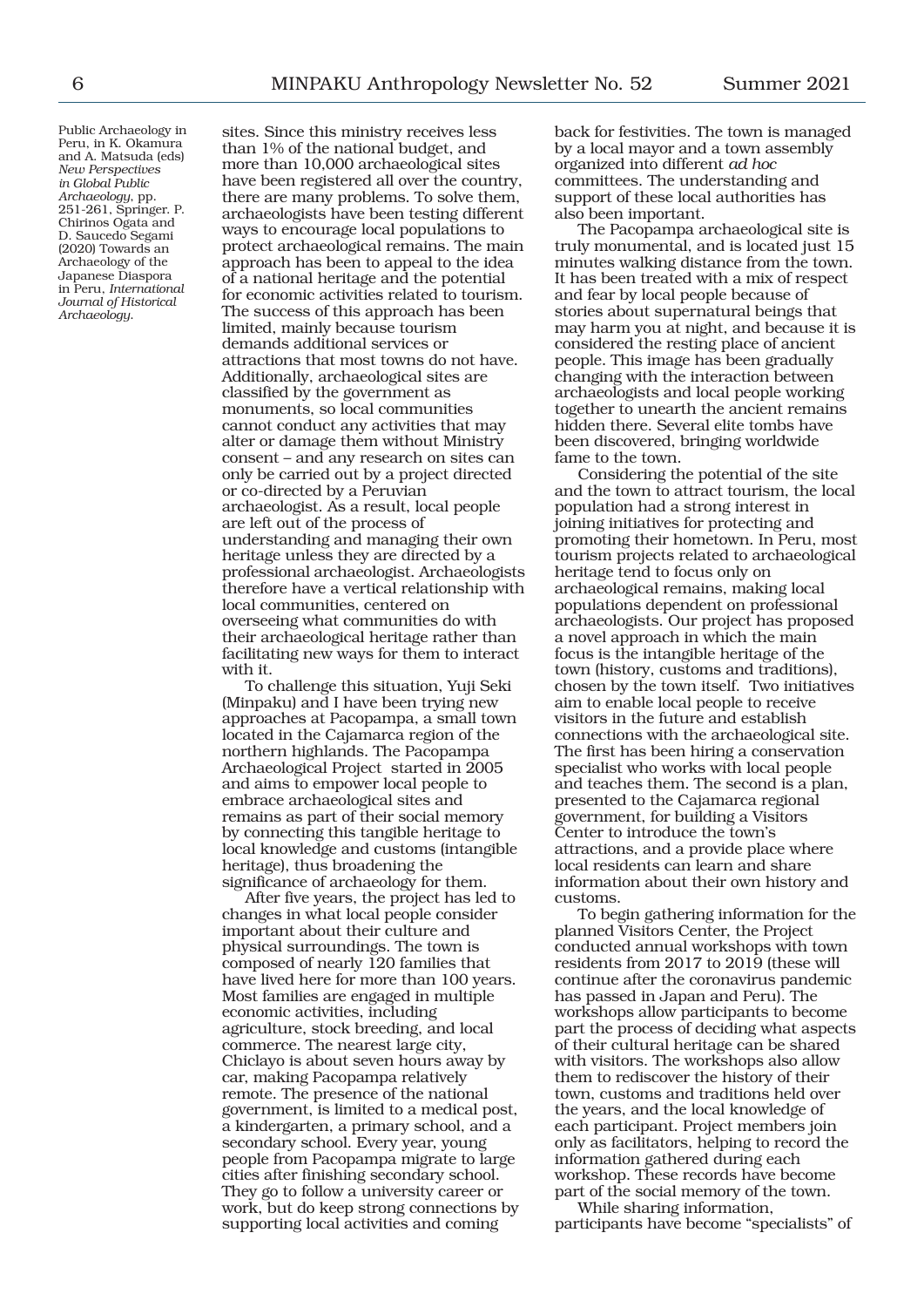the knowledge they own, in the eyes of town residents. Even though most people in the town already know each other, sharing information allowed older participants to be recognized not only by family members, or people of the same age, but also by younger generations. At the same time, knowledge that is usually not accessible because it is tied to gender roles (e.g. cooking or weaving), became open to all the town. Some customs that had been forgotten could be reconstructed after several people shared fragmentary memories. An example of this is a celebration called *rebanado*: when a new roof was completed for a house, owners had to throw a party in which cheese, bread, fruits and other gifts were shared and suspended from the new roof. Since this was an expensive celebration, it became rare in the last decade, and younger generations had not experienced it. Workshop participants decided to close our second workshop in 2018 by reenacting this celebration. We will continue to gather ethnographic and historical information together with the residents of Pacopampa, and are confident that this will help them attract more visitors, and build a strong community proud of its history and traditions.



*Rebanado*, a celebration for sharing after completing the roof of a house (Saucedo Segami, 2018).

# Special Theme II: Globalization of Budo in the Middle East

This special theme explores the global popularity of budo through case studies from the Middle East. Budo is the fundamental philosophy of modern Japanese martial arts which aims at training body and mind through physical exercises. Judo and karate are the most famous budo and they have become Olympic sports. Athletes around the world, including those in the Middle East, dedicate their lives to daily training. Three essays illustrate how people of Egypt, Syria and Iran appropriate budo differently. How did budo spread in the Middle East? Which aspects of budo attracted the Middle Easterners? The diverse images and practises of budo serve as a window in which to gain insights into societies and cultures of the contemporary Middle East. (Hatsuki Aishima, theme editor)

# **The Japanese Man Who Sowed the Seeds of Karate in the Arabian Desert**

# **Takayasu Ogura**

*The Mainichi Newspapers Company*

The Japanese Budo Association (*Nippon Bud*ō *Ky*ō*gikai*) contains nine member organizations respectively representing the Japanese martial arts of karatedo, judo, kendo, *kyudo*, aikido, *shorinji kempo*, sumo, *naginata*, and *jukendo*. These martial arts have become popular around the world. While there are no accurate numbers as to the total number of athletes involved in each martial art, the estimated 70 to 100 million people involved in karate worldwide almost certainly make it the largest of the martial arts. Considering that the

estimated number of people involved in judo is around 1.3 million, the worldwide popularity of karate can be seen to be larger by an order of magnitude.

Even so, karate was not the first martial art to spread to the rest of the world. Men's judo achieved official recognition as an Olympic sport in 1964 at the Tokyo Summer Olympics, followed by women's judo at the Barcelona Summer Olympics in 1992. Conversely, although karate was included for the first time as an official sport at the Tokyo Olympics held in  $2021$ , it has been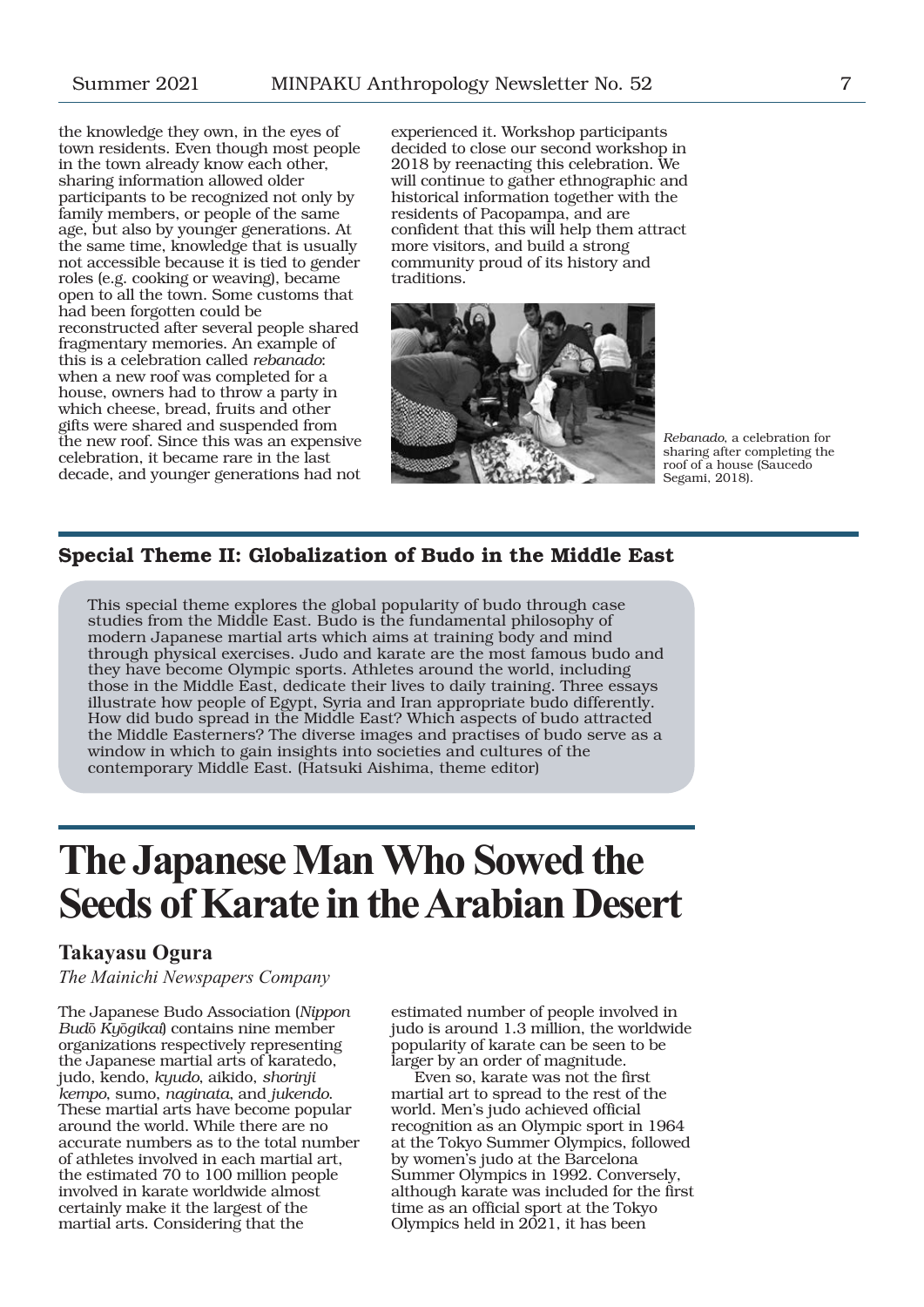Takayasu Ogura is an editorial writer for The Mainichi Newspapers Company. Since joining the company in 1988, he served as chief of the Cairo and New York bureaus, the director of the European Bureau (London), and foreign news editor. In 2014, he received the Story of the Year by an FPA Member Award from the Foreign Press Association in London. Winner of the *Shogakukan Nonfiction Grand Prize and Mizuno Top Sportswriter Award* for his book *Patron of Judo: The World that the Mother of Women's Judo, Rena Kanokogi Dreamed* (Shogakukan, 2012).

excluded from competition for the next Games in Paris.

In contrast to judo, karate achieved worldwide popularity only after the Second World War. In judo, Jigoro Kano opened the door to internationalization by founding the Kodokan Judo Institute in 1882 and standardizing the rules in 1900. Hence, judo had already started out on the path of internationalization before the First World War. On the other hand, insurmountable differences between the various schools of karate obstructed rule standardization. Even today, many schools exist in Japan, each calling itself karate, but all train according to different rules and hold their own tournaments.

After the Second World War, the Japan Karate Association (JKA) which was founded by the disciples of Gichin Funakoshi, dubbed the "father of modern karate", made a major contribution to karate's worldwide spread. Since the 1960s, JKA dispatched instructors overseas, the first of whom was Hirokazu Kanazawa, to Hawaii and Europe. In the Middle East, the beginning of this process took place when the Overseas Technical Cooperation Agency (OTCA, later the Japan International Cooperation Agency, or JICA) sent Hideki Okamoto of the JKA to Syria as a karate instructor under the auspices of the Japan Overseas Cooperation Volunteers (JOCV) in January 1970.

Born in Okayama in 1941, as a high school student, Okamoto had practiced karate at a local dojo (training hall), and after enrolling at Kokushikan University in Tokyo he became the founding captain of the university karate club. After graduating, he became a JKA instructor, in which capacity he was posted to Syria. At that time, karate in Arab countries was being taught in sports centers and similar venues by people who had learned karate in Europe. However, there was never a Japanese karate instructor, and few people in Syria knew anything at all about karate.

Immediately upon his arrival in Damascus, Okamoto went to inspect the training hall. The floor was bare concrete, not even laid with wooden planks. But the judo hall on the floor above was already furnished with fine tatami mats. Judo, which had been officially recognized as an Olympic sport six years earlier, was already well-known in the Middle East. On the other hand, few people were familiar with karate, and even after he began training, Okamoto attracted few students. He was small of stature with a youthful face, and when he tried to give instruction, his students treated him as though he were a child, telling him, "Go call your father!"

Disheartened, in May 1970, Okamoto got into a scuffle with riot police after he had been drinking alcohol, and ended up using his karate skills to knock down a large number of riot squad officers in rapid succession. Although top officials at the Japanese Embassy were livid at the incident, and attempted to send Okamoto back to Japan, the reaction by the Syrian government was completely at odds with what the Japanese expected. Far from condemning Okamoto's violent outburst, they now saw the value in "karate as something that can be used in combat". The World Karate Federation was established in October 1970, in concert with the hosting of the first World Karate Championships in Tokyo. The only Arab country to send competitors on this occasion was Syria, with Okamoto serving as head coach. The May brawl prompted a rapid increase in the number of people interested in learning karate, and requests for Okamoto's instruction also came from the neighboring countries of Lebanon, Palestine, and Egypt. Okamoto moved to Lebanon in 1972. He fled the civil war in 1976 and relocated to Egypt. He went on to establish karate associations one after another throughout the Middle East and Africa.



Okamoto (center front) in Lebanon, where he continued teaching after suffering a neck fracture (c. 1972, provided by author)

I met Okamoto in 2002 when I was assigned to Cairo as my newspaper's Middle East correspondent. Based on my interviews with him, I wrote *The Man Who Could Not Be Lawrence: The Life of Hideki Okamoto, Who Won Over the Arabs with Karate* (Kadokawa, 2020).

One of the reasons for his success, in addition to demonstrating karate's practical aspects, was that he changed his own mindset and behavior to suit local ways of doing things. For example, some Arabs are reluctant to bow to other people, based on the thinking that one should only bow before God (Allah). In that case, he endeavored to accommodate local custom, instead of insisting that things be done the Japanese way. In Saudi Arabia, rather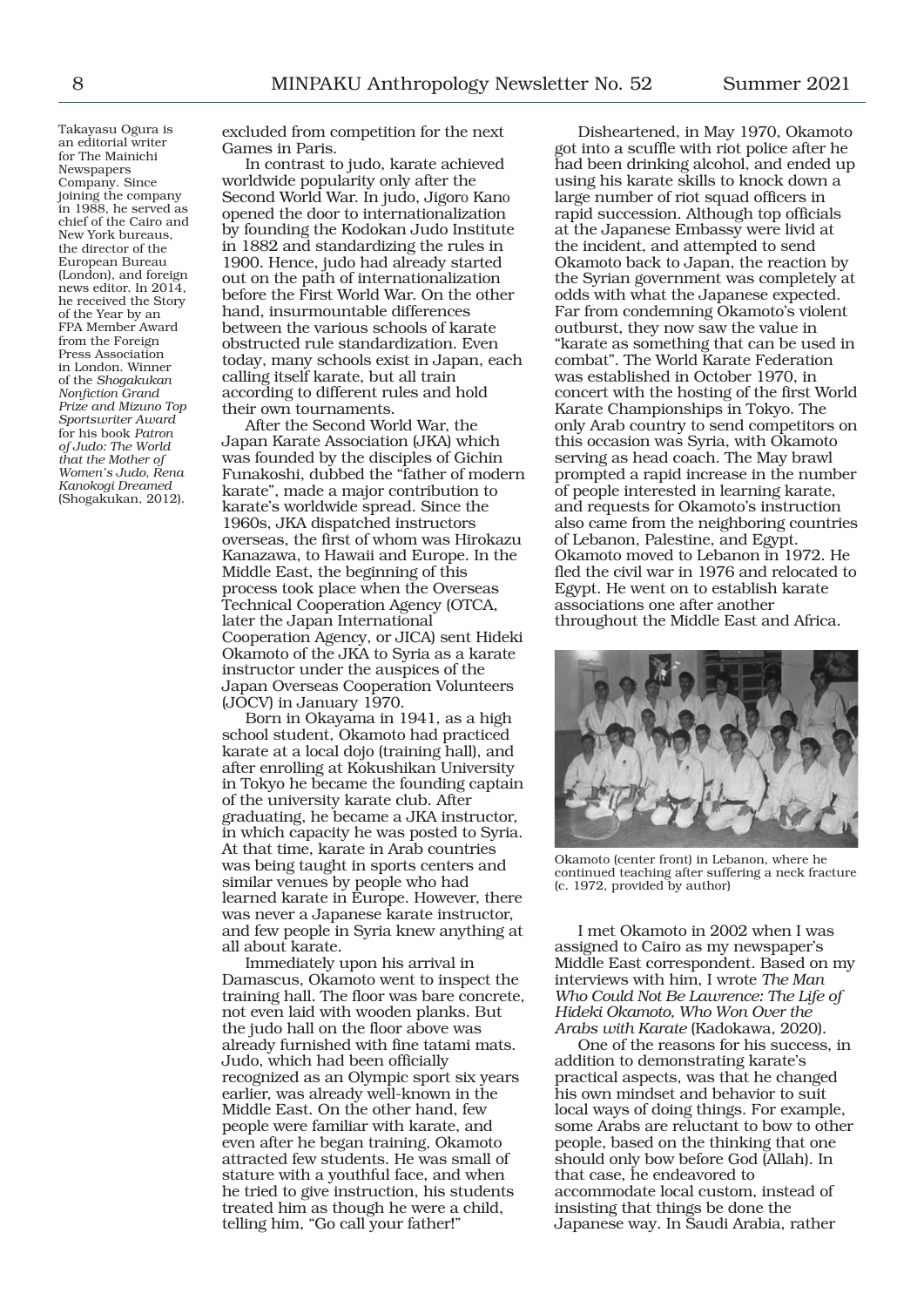than bowing, he adopted a method in which opponents lightly lower their gaze towards each other.

The globalization of a sport necessarily entails the standardization of rules while incorporating the local culture of individual regions. When he went to Syria, Okamoto was already mentally prepared to live out the rest of his days in the Middle East. Something of this earnestness surely would have resonated with the local populace. After Okamoto's arrival in Syria, the number of karate practitioners in the Middle East increased. But in his later years, Okamoto was not always satisfied with

the state of affairs as it stood. Namely, he suspected that karate was sweeping the region as a European-influenced sport, and that its spirituality as a Japanese martial art was being neglected. When a sport is globalized, the question of how to preserve aspects that reflect a local culture is an issue faced by all sports.

In 2009, Okamoto died at the age of 67. Condolences were delivered to the JKA from students he had taught across the Arab world. In 2014, his former students in Egypt gathered to scatter ashes over the Nile.

# **Thoughts on Japanese Budo in Iran**

# **Alexander Bennett**

*Kansai University*

I have continued researching the international dissemination of budo for nearly three decades. Being a non-Japanese budo practitioner myself (kendo, *naginata*, *jukendo* etc.), I am particularly interested in why Japanese martial arts have become such an international phenomenon. Although motivations for starting budo vary depending on age and environment, many people I have talked with over the years report that the embryonic spiritual or religious countenance of the martial arts has taken on more significance for them over time.

In 2004, I spent a few months in the Islamic Republic of Iran to conduct research on Iranian consciousness of Japanese culture with a focus on the martial arts. I was astounded to learn how enthusiastic Iranians are about the martial arts. According to the editor of one of six specialist magazines there, martial arts taken collectively are second only to soccer in terms of numbers. This is not limited to Japanese martial arts. Korean taekwondo and Chinese wushu have a considerable following. The Japanese budo disciplines of karate and judo, however, have by far the greatest number of practitioners. Other Japanese martial arts such as aikido, kendo, *iaido* (swordsmanship using the blunt edged sword) can also be found dotted throughout the country. So prolific are the martial arts in Iran, the physical education department in Iran's Ministry of Education established a special

division to administer them. There are dojos everywhere, and Tehran alone boasts hundreds of private dojos as well as a giant martial arts complex (Budokan).

While in Iran, my chaperone (a martial artist himself) took me to an aikido dojo one night where they had made their own tatami mats. On the dojo wall was a photograph of Ayatollah Khomeini along with portraits of hallowed Japanese budo pioneers such as Gichin Funakoshi (karate), Morihei Ueshiba (aikido), and Jigoro Kano (judo). I found it ironic that portraits of these grand old Japanese masters were hung on the wall beside the religious leader of Iran. Even more surprising was the location of the dojo. It was inside the former United States embassy. During the 1979 Islamic Revolution, students from Tehran University held embassy staff hostage for 444 days. Although Iranian and US diplomatic relations remain somewhat "strained" to this very day, I was heartened to see that this building was being put to good use.

Apart from the special historic significance of this building, it was representative of the dozens of others that I visited in my time there. Most dojo floors were covered in rubber mats to protect practitioners from falls. A Japanese dojo typically uses tatami mats. *Tatami* is not an item readily available in Iran for obvious reasons, but a closer look at this photo shows how the locals attempted to make mats as authentic (i.e., Japanese) as they could. I also encountered *iaido* practitioners who

Alexander Bennett is Professor at Kansai University. He holds doctorates from the University of Canterbury, New Zealand and Kyoto University, Japan. He has published extensively on budo and bushido for both educated and academic readerships. His publications include *The Bushido That Japanese Don't Know* (Bunshun Shinsho, 2013, in Japanese), *Kendo: Culture of the Sword* (University of California Press, 2015) and *Bushido Explained: The Japanese Samurai Code* (Tuttle, 2020).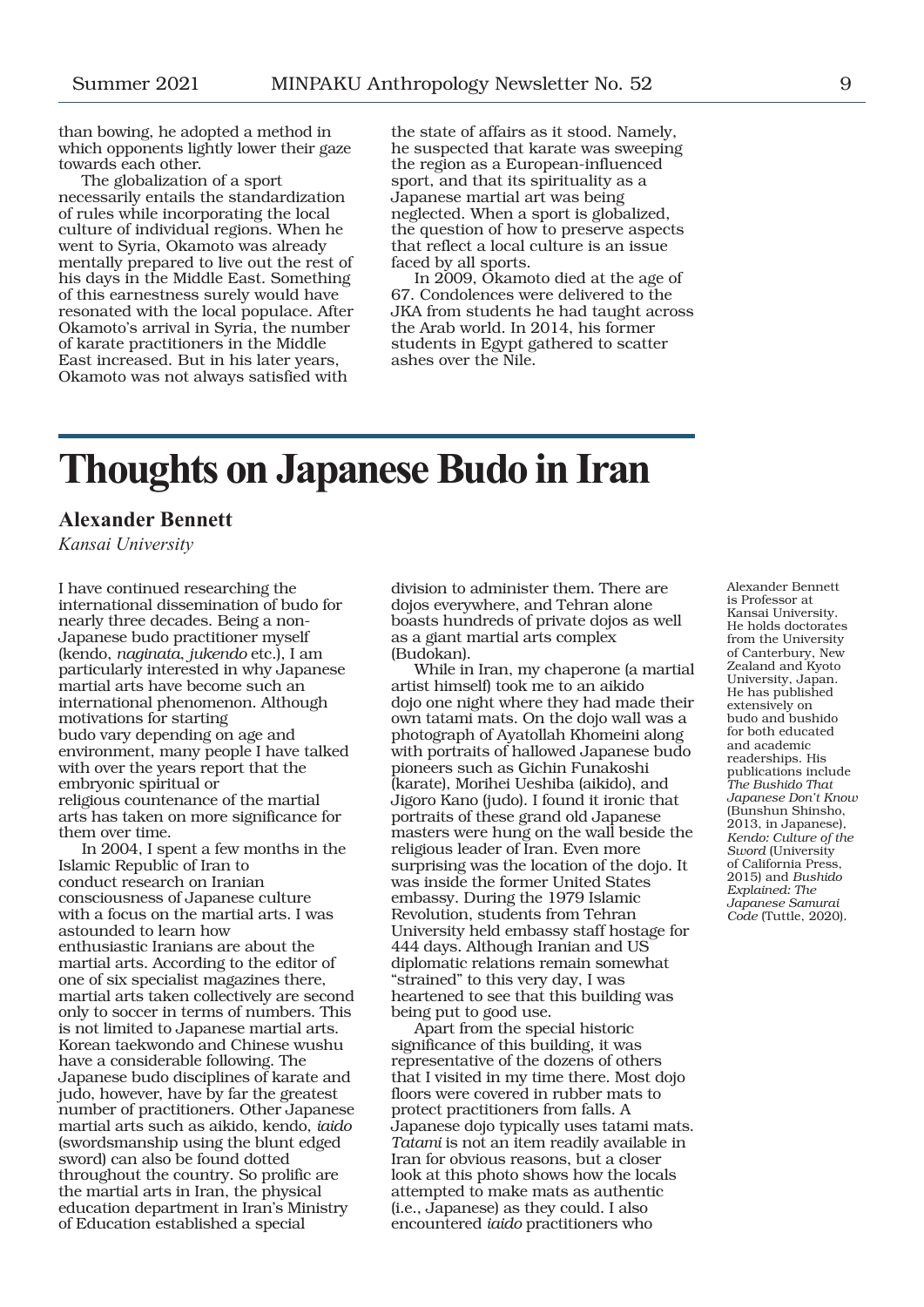

Aikido training at the dojo housed in the former US Embassy in Tehran (Bennett, 2004)

made their own *katana* (sword) for use in training.

Indeed, the Iranian martial artists I met were deeply enamoured with budo, and Japanese culture in general. At first glance, the many dojo scenes I witnessed looked as though they had been transplanted from Japan. The locals were dressed in traditional Japanese attire performing their drills in time with Japanese commands and counting. The dojos where training was conducted were treated as almost sacred spaces. Japanese-styled bows of respect were conducted when entering and leaving the dojo, and by students to their instructors. It confirmed to me that budo was certainly one of the most successful of all Japanese cultural exports. In terms of actual participation, I would argue that it is in fact the most successful. Few people in Japan realise the influence budo holds as a form of soft power.

I found the Iranian people to be deeply devout in their Islamic beliefs, and always happy to talk about religion with me. I was curious to know if the many teachings on morality and character development espoused in budo presented any kind of conflict with their Islamic faith. To clarify, the following definition of Japanese martial arts ("Philosophy of Budo") issued by the Japanese Budo Association in 2008 outlines the objectives of the various budo disciplines:

Budo, the martial ways of Japan, have their origins in the traditions of bushido—the way of the warrior. Budo is a time-honoured form of physical culture comprising of judo, kendo, *kyudo*, sumo, karatedo, aikido, *shorinji kempo*, *naginata* and *jukendo*. Practitioners study the skills while striving to unify mind, technique and body; develop his or her character; enhance their sense of morality; and to cultivate a respectful and courteous demeanour. Practised steadfastly, these admirable traits become intrinsic to the character of the practitioner. The Budo arts serve as a path to self-perfection. This elevation of the human spirit will contribute to social prosperity and harmony, and ultimately, benefit the people of the world.

The competitive aspects of budo are not mentioned at all in this definition. Rather, the spiritual objectives and merits for studying budo are highlighted. In fact, the reason why the "Philosophy of Budo" was formulated was to remind Japanese practitioners of the importance of budo as a "way of life" rather than simply competitive sports where the acquisition of medals is prioritised. In post-war Japan, the doctrine that "victory is everything" has arguably undermined the ideal of *ningen-keisei* or "personal development" in budo. More than a few Japanese practitioners, however, seek to blame this "lamentable trend" on the "globalisation" of budo. Such critics point out that following the international spread of budo, the underlying ideals of the so-called "budo spirit" (*budo seishin*) have been compromised.

I have long been sceptical of such arguments and was curious to know how Iranian practitioners related to the ideals and virtues of budo culture touted in Japan. I was permitted to survey members of the Tehran Budokan to ascertain just what position budo teachings occupy in Iran. Around 500 people responded to my questionnaire. The overwhelming majority suggested that budo teachings complemented their religion. The basic sentiment of their responses could be summed up as follows: "Budo study makes me a better Muslim because the combination of physical and mental discipline improves me as a human being". One comment stuck in my mind for its conciseness. "Budo is a spiritual and physical supplement for me; like vitamins for my religion". Of course, I would never overstate the scientific veracity of such an impromptu survey, but it did help me identify general attitudes and trends.

It has been almost 20 years since I was in Iran, and I wonder if these general attitudes have changed in any way. Notwithstanding, my visit there confirmed to me that the global "migration" of budo need not be decried, as it often is by budo authorities in Japan, for its disruptive effects on "authentic traditional culture". If anything, it is apathy at the source of the culture that leads to cultural decay. I suspect that the hundreds of Iranian *budoka* (budo practitioner) I encountered in 2004 do not need to be reminded through a document like the "Philosophy of Budo" of why they are doing budo. They are already aware of the universal values inherent in budo culture as they make the most of the limited resources and equipment available to them.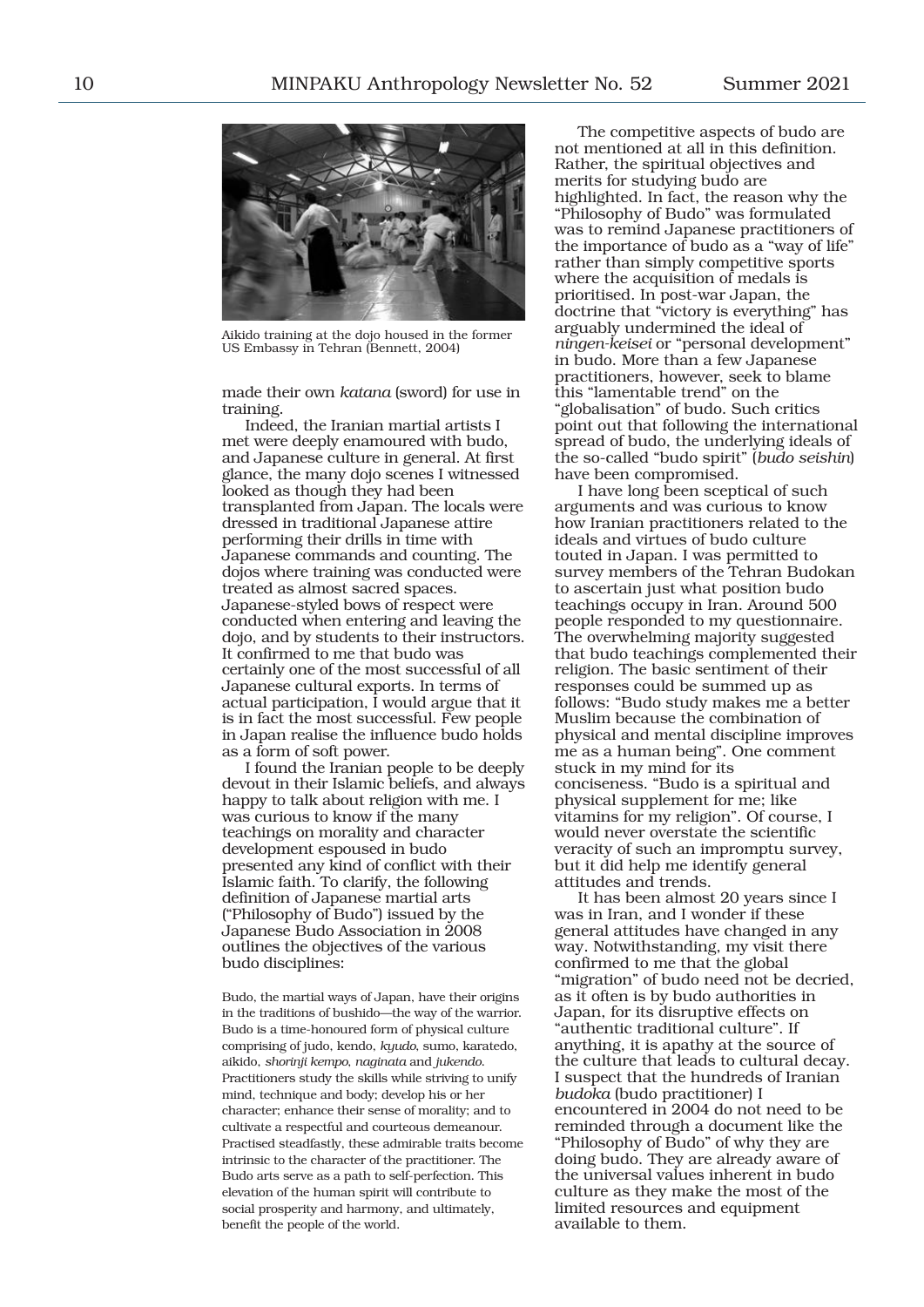# **Global and Everyday Life in Egyptian Karate**

# **Hatsuki Aishima**

*National Museum of Ethnology*

Karate is a cultural practice of Egyptian middle-class people. For Egyptian *karatekas* (karate practitioners), this sport is a means to join the global flow, a rare opportunity for people situated at the margins of the international political economy. They perceive karate as a global sport rather than as a Japanese or Okinawan martial art. Karate trainings consist of practising *kata* ("forms" that is a series of choreographed movements) and *kumite* (sparring). At competitions and gradings, referees assess by international rules and regulations when judging the quality of techniques executed in a *kata* or *kumite*. Egyptian *karatekas*—like those worldwide—learn the same techniques and *kata*, a system which guarantees the globality of karate. In contrast to the uniformity of the global karate community that is seen at world championships, however, the training environments and motivations of individual *karatekas* vary considerably around the world. The specific features of karate that attract Egypt's middle classes cast new light on how they experience a globalising world in their everyday lives.

Egypt's national karate team is one of the strongest in the Middle East and Africa. Among the 195 member states of the World Karate Federation, several Egyptian *karatekas* are ranked among the top ten in the WKF official ranking. Alluding to Egyptian players' success at international competitions, some karate enthusiasts in Egypt claim that "karate might have come from Japan but it has become fully Egyptian". Victories at international sporting events are an indispensable source of national pride. Regardless of the type of sport or the scale of competition victories—including that of karate—the national media widely cover the results and the public follow them with enthusiasm.

Egypt is a socially stratified country. There are public discourses that associate sports with social class. For instance, squash and table tennis are quintessential upper-class sports, while weightlifting and football are considered working-class. Because there is no proper physical education provision at most schools, children can only engage in sporting activities if their families can afford sporting club memberships and lesson fees. Karate is regarded as "a

sport for the middle class", but Egyptians from all walks of life practise it or have experience in taking karate lessons during their childhood. Karate is the second most popular sport in Egypt after football. Around 1.5 million Egyptians play karate, most of them children between the age of four and twelve.

In a society with little upward social mobility, sport is a rare medium for some to realise their economic aspirations. Egyptians view certain sports as more egalitarian, enabling people from humble origins to become national heroes. Karate teams in prestigious sporting clubs recruit young talented players regardless of their social class and provide financial aid. Children from all social classes practise karate because compared to other sports, it does not require an initial investment in uniforms and equipment. Modern karate literally means "empty hand" in Japanese (Okinawan karate was originally spelled as "Chinese hand"). As its name suggests, karate is practised with one's body and doesn't require any equipment. In contrast, judo training requires tatami mats, and its practitioners should wear a special training suit that enables them to grab one another. In contrast, a karate training hall can be established nearly anywhere, even in a small flat with a wooden floor or in a tiled mosque courtyard. I have visited a karate class that took place in the reading room of a public library. While it is required to wear karate-gi (karate training suit) with belt at grading and competition, students may train in shorts and T-shirts. This flexibility is an important factor in sustaining the popularity of karate because it allows children from lowincome families to gain experience in playing a sport.

Since the 1980s, karate has been widely embraced among the educated middle classes as a morally safe and sound sport for young girls and boys to practise. During my fieldwork in Egypt, I met a young Muslim woman with a headscarf who told me that her nursery offered lessons for memorizing the Qurʾan and karate. The pedagogical parallel between Quranic education and karate training, namely the emphasis on memorisation, is highly instructive. Karate trainings consist of *kata* and

Hatsuki Aishima is Associate Professor at the National Museum of Ethnology. She has also held appointments at the University of Manchester in UK and Freie Universität Berlin in Germany. In her monograph, *Public Culture and Islam in Modern Egypt: Media, Intellectuals and Society* (IB Tauris, 2016), she explored the roles of mass media and modern education in shaping the public knowledge, scholarly culture and literary traditions of Islam. Her publications have appeared in *Culture and Religion, Die Welt des Islams*  and *Journal of the Royal Anthropological Institute*.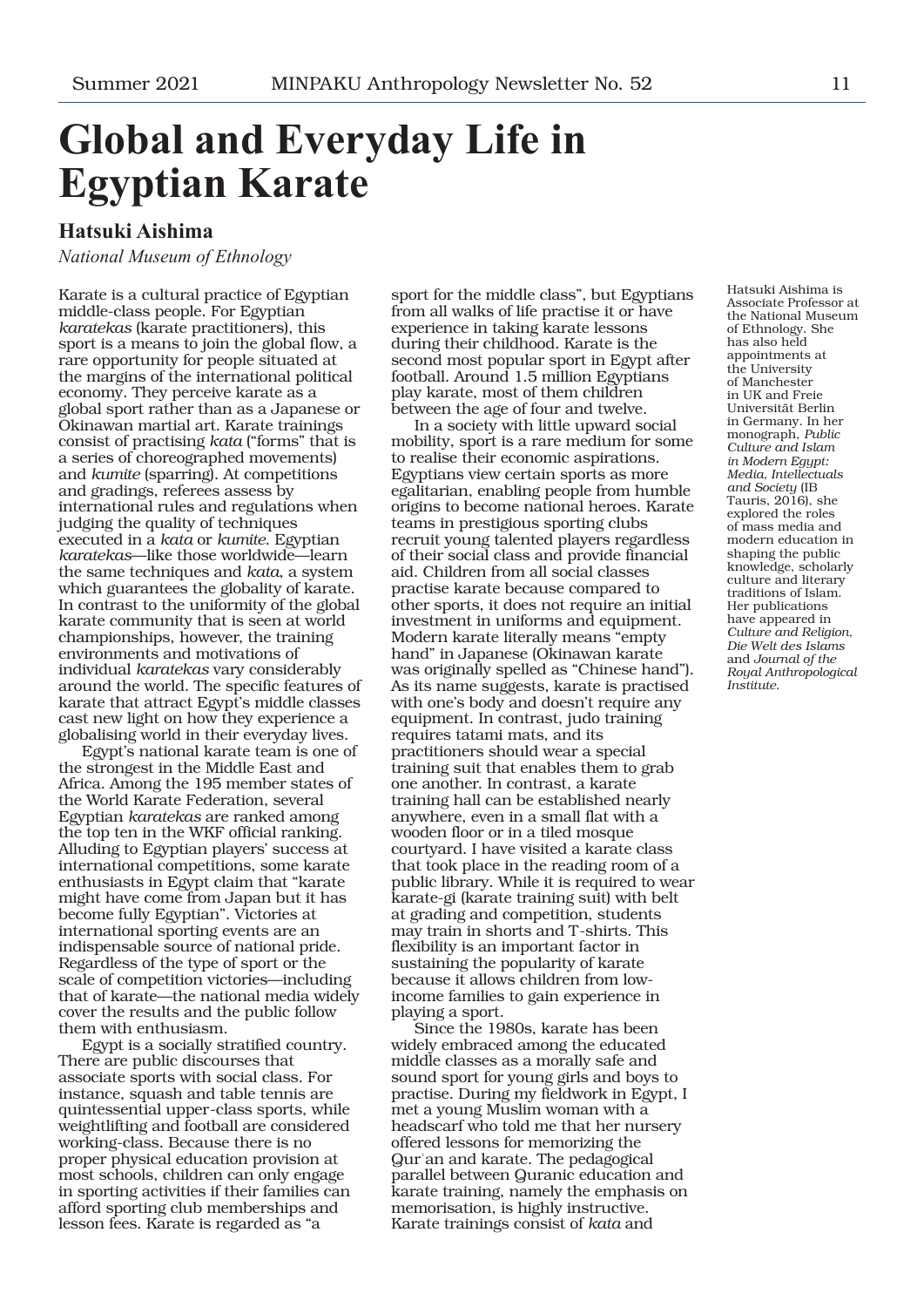*kumite* but children start with the former. Some Egyptian trainers define *kata* as "daily homework" (*wājib yawmī*). *Wājib* means "duty" in Arabic when describing religious duties for Muslims but this is also the term used for "homework" at Egyptian schools. Just as Muslims memorise the Qurʾan by repeating phrase by phrase, verse by verse, one can only learn *kata* through drills of basic techniques and by repeating the choreographed movements. At Egyptian schools, memorisation is viewed as a highly cherished and indispensable skill. The training style of karate is highly attractive to Egyptian parents who are in search for ways to enhance their child's intellectual capacity to memorise.

Ten years have passed since the 25 January 2011 Revolution which ousted President Hosni Mubarak. Yet, many young Egyptians continue to dream of travelling abroad in order to escape political instability and economic recession. When I attended a grading at a government-run sporting club in a middle-class neighbourhood of Cairo, the examiner asked students with white belts, "why do we have to learn *kata* correctly? Why do we start from the left?" He continued, "if you were training abroad and you turned right when the other players turned left. Wouldn't it would be a big problem? Players around the world learn the same *kata*. That is why you need to learn each move correctly". Children's eyes sparkled with excitement. Each trainer has different ways of explaining why a *kata* starts from the left side. Some say, because most people are righthanded, each *kata*

starts from the left to enhance the weaker side of one's body. Others understand that because the first movement of karate must be a defence, the opponent (who tend to be righthanded) would attack with his/her right hand or leg, therefore the first move would be executed from the left. The examiner of this grading was a middleaged man who travelled hours to Cairo. Perhaps he used to dream of playing karate abroad. Whether one actually travels or not, karate serves as a means for Egyptians to experience the global in everyday life, making them feel part of a globalising world.

On the day of my visit, approximately fifty students passed the grade for the yellow belt. I wondered how many will continue to the black belt and eventually represent Egypt at international competitions.



Young Egyptian women at a national championship (Aishima, 2015)

# **Exhibition**

**Local cultures assisting revitalization: 10 years since the Great East Japan Earthquake**

### *Special Exhibition March 4–May 18, 2021*

In the wake of the unprecedented damage wrought by the Great East Japan Earthquake in 2011, considerable attention has been paid to local culture as a driving force for reconstruction efforts.

Local culture entails the living environment shaped by humans adapting to local climate, the history built up through people's

continuous residence on the land, and the whole of life created by activities in this living environment and history. It can also be described as the memories of life inherited and passed down in the community. Local culture is thus intimately linked to the lives of the people living in a community, where it fosters a rich sense of humanity and creativity. As a result, local culture has rich potential to support reconstruction in the wake of disaster.

However, local culture is rarely something we are conscious of in the course of our day-to-day lives. Amidst the rapid changes that reshape contemporary society, we face a crisis in which local culture is all

too easily forgotten, even in the context of disaster recovery.

Now, ten years after the Great East Japan Earthquake, this exhibition reflects anew on activities associated with local culture, and how these have supported reconstruction efforts. The exhibition has five parts that help us think about local culture and its inheritance – the cornerstone of a prosperous society.

The Prologue, entitled "Memories of tsunami", features a work by the artist Motoyuki SHITAMICHI entitled "Tsunami Boulder", and scenes from daily life where memories of the tsunami persist. Part 1, "Local culture's potential for supporting revitalization: the power of local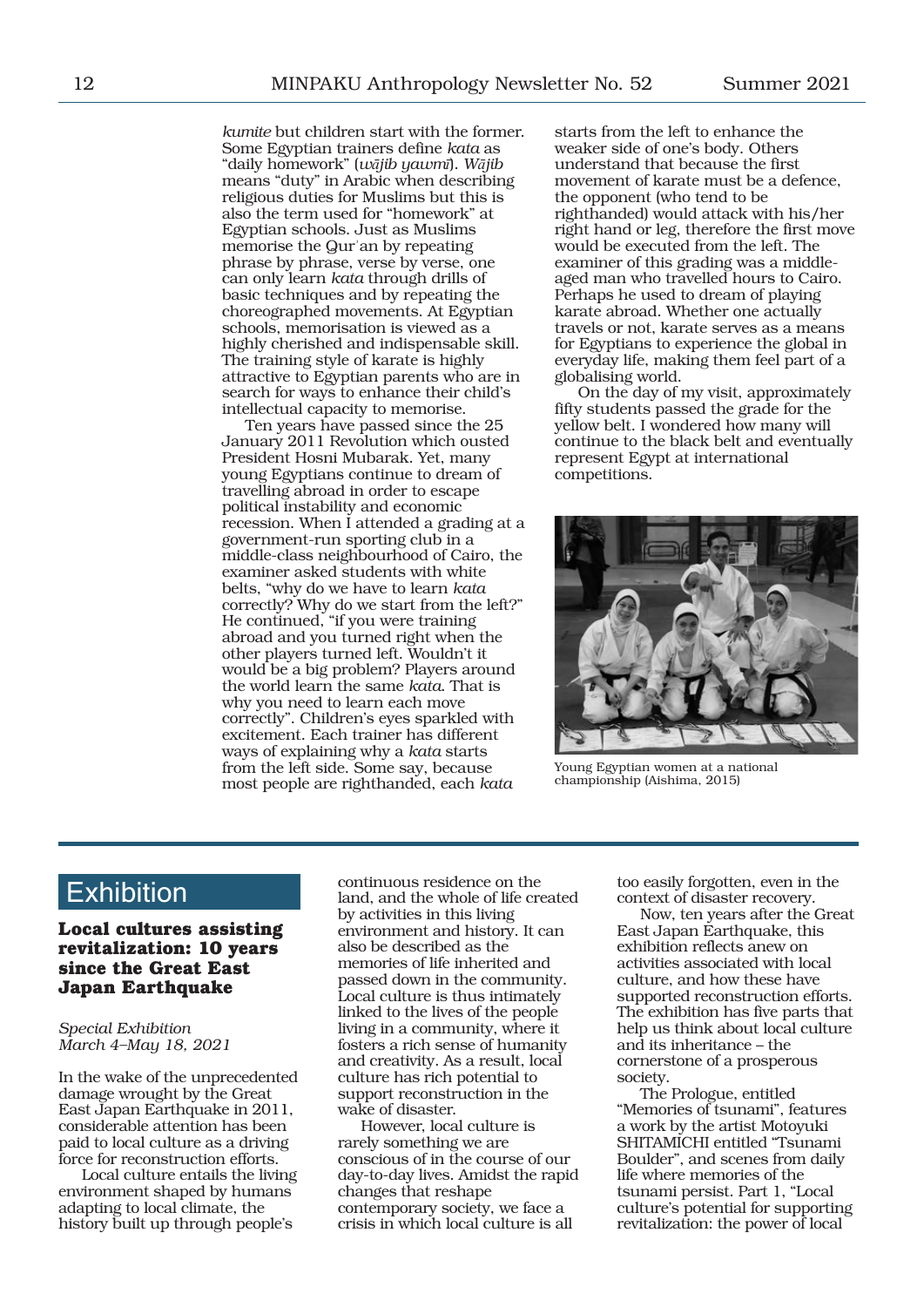

Restoring cultural properties damaged in the disaster: A lion mask (*shishigashira*) used in folk performing arts (Wadaka, 2012)

performing arts", introduces the revival of a folk performing art that can be described as intrinsic to the identity of the Sanriku Coast. The revival has become a driving force for reconstruction in the wake of the Great East Japan Earthquake, and illustrates the important roles of local culture in community revitalization. Part 2, "Revitalization of local cultures" focuses on the tangible aspects of local culture in disaster recovery. Shown here are the rescue of material objects from disaster sites, their temporary storage in safe locations, and emergency measures needed to curb deterioration resulting from the disaster. Part 3, "Rediscovering local culture after disasters" introduces activities that have led to local revitalization. Special efforts have been needed decipher local culture in disasterstricken communities together with local residents. In Part 4, "Preparing for disasters", we showcase tsunami monuments and tsunami warning boards that were erected in order to learn from the experience of disaster. We also offer a database that visitors can browse to find examples with texts in multiple languages, and show a traditional *kami shibai* (paper theater) performance intended to pass on the memory of the Great East Japan Earthquake. As an Epilogue, we present a corner entitled "Succeeding local culture – what connects peoples", Here, visitors can reflect on the nature of local culture while viewing concrete images organized in relation to history, dialect, natural environment, festival culture, cuisine, and lifeways.

Rebuilding in the wake of disaster is an activity that

involves recovery of the way life was, which is to say the recovery of local cultures that were nurtured in communities. In that respect, museums located in these communities have a significant role to play. In this Special Exhibition, we hoped to convey the dynamic relationship between museums and reconstruction in the wake of disaster.

Shingo Hidaka *National Museum of Ethnology*

# **Conference**

# **Cultural Transmission Against Collective Amnesia: Bodies and Things in Heritage Practices**

*Serial Academic Webinars February 13–March 13, 2021*

Due to the intensification of human settlement, structural change of cities, and technology enabling rapid production and the destruction of the built environment, the modern world is said to suffer from collective amnesia (Paul Connerton, 2009, *How Modernity Forgets*, Cambridge University Press). This issue is sociological and personal, for our personal memories are closely linked to the environments where we live. Resistance to collective amnesia is also sociological and personal, and is led in various ways by the story-telling of individuals from the familial level to the editing of formal history by governments.

Recognizing these postmodern or super-modern conditions, Minpaku organized a series of five webinars, each with a sub-theme relating to the common theme of *Cultural Transmission Against Collective Amnesia*. Our original plan was a two- or three-day conference with invited panelists from across the world, but the ongoing coronavirus pandemic did not allow this. Each webinar consisted of just three presentations. By reducing the number of panelists for each session, and spreading the

sessions over five weekends, we could more easily invite speakers from different time zones (India, UK, Sweden and US) as well as Japan. New communication services such as Zoom and Google Forms made it possible to open the webinars to audiences from wider areas than the speakers, without difficulty.

In the first session (UK-Japan, February 13, 2021), we heard talks on the *Transmission of Records and Media* (our sub-theme title). In the second session (India-Japan, February 20), we heard about the *Transmission of Things*. In the third session (UK-Japan, February 27), our subtheme was *Transmission through Digital Technology*. In these three sessions, the panelists agreed that it is not a single object, whether an artifact or a database set, that conveys collective memories of any kind. It is more an emmeshing of things, bodily memories and bodily practices. In the fourth session (USA-Japan, March 7), we gathered to discuss *Transmission through Academic Activities*. In the fifth session (Sweden-Japan, March 13), the presenters addressed the *Transmission of Practices and Memories*. In these last two sessions, we focused on how human practices, rather than things, contribute to cultural transmission. Human bodies carry memories themselves and also moderate or regulate things and their physical interactions. Our bodies are motive powers in the cultural transmission of small to big things (including monuments and landscapes), as well as being mobile in movements between different societies.

The significance of the human body in cultural transmission means that face-to-face communication is also indispensable. Interruption by the pandemic has been stressful for everyone. We hope that the more familiar and direct systems of cultural transmission can be soon resumed.

#### Taku Iida

*National Museum of Ethnology*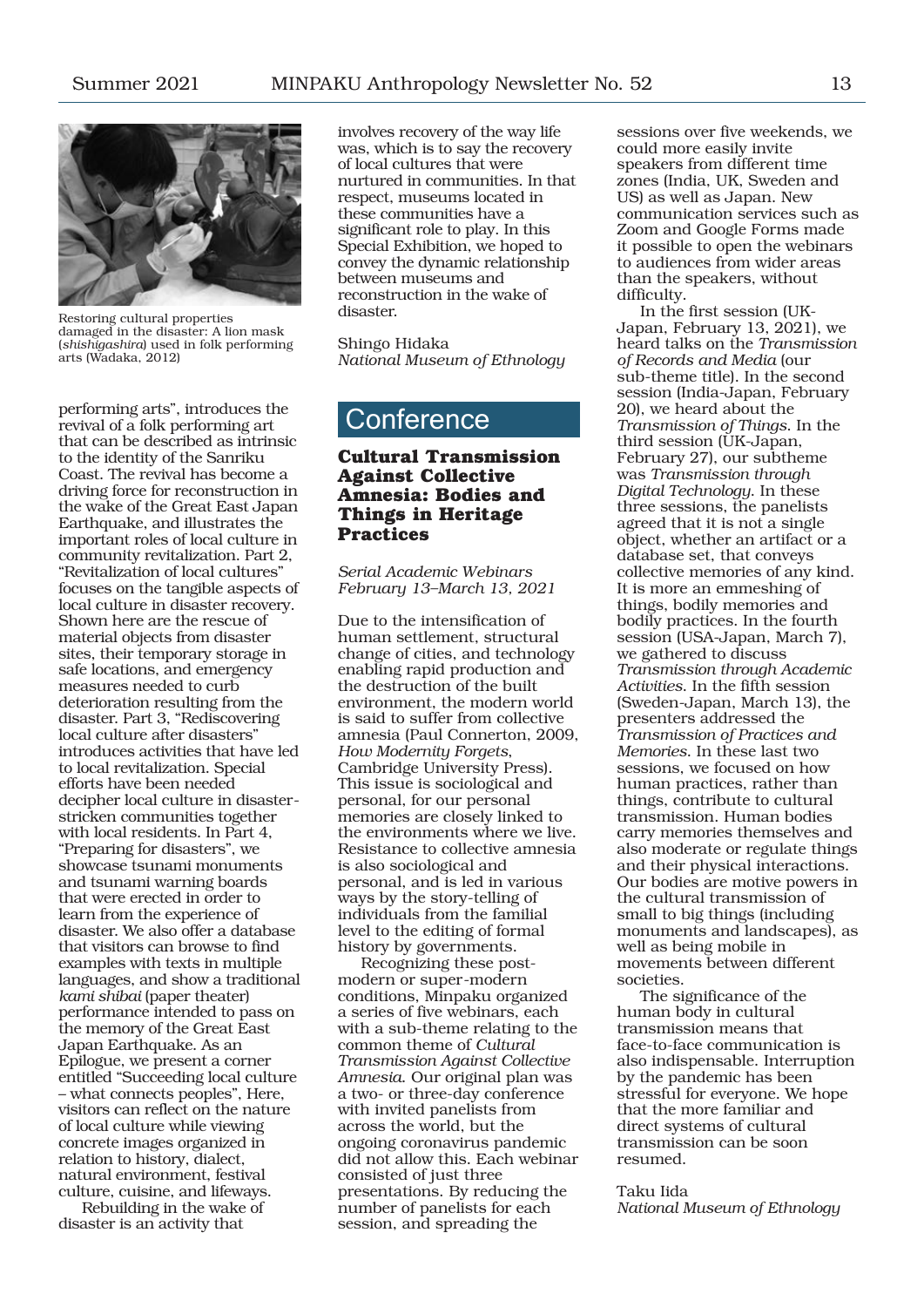

Convener and secretariat hosting 3rd session, February 27, 2021



Four panelists (below) with a participant (above) during 2nd session, February 20, 2021

# **Information**

# *Awards*

## **Atsunori Ito**

*Associate Professor, Department of Modern Society and Civilization, National Museum of Ethnology*

Received the Award for Collaborative Research from the Japan Consortium for Area Studies (JCAS) for his project "Reconnecting Source Communities with Museum Collections" (November 21, 2020). The project reconnected 2,500 ethnographic items (possessed by institutions and individuals in Japan, the USA and the UK) with Hopi source communities and created nearly 700 hours of video footage of Hopi individuals narrating their personal memories, knowledge and experience about these items. The innovative project was highly commended for connecting museum collections to the source communities' memories, knowledge and experience, and in so doing reviving the past and passing it on to present and future generations. The work is part of Minpaku's long-term effort to create an "Info-Forum Museum for Cultural Resources of the World". Dr Ito previously wrote about his work in this *Newsletter* (2018, No. 46, pp. 3-5).

## **Yuji Seki**

*Professor, Department of Modern Society and Civilization, Deputy Director-General,* 

### *National Museum of Ethnology*

Received the Commissioner for Cultural Affairs Award (December 17, 2020) for many years of dedication to cultural property studies in Japan and Peru. Seki has contributed significantly to worldwide illumination of Peruvian cultural heritage, the conservation of cultural properties in Japan, and the promotion of international cultural exchange. The award recognizes people who have shown outstanding achievements in cultural activities and have thereby contributed to the promotion of culture in Japan or who have dedicated themselves to conveying Japanese culture to the world, and other international cultural exchange.

## **Yuriko Yamanaka**

*Professor, Department of Modern Society and Civilization, National Museum of Ethnology*

Prepared for an exhibition held at Minpaku and other venues, the exhibition catalogue *REGNUM IMAGINARIUM: Realm of the Marvelous and Uncanny* (Kawade Shobo Shinsha, 2019) was supervised by Yamanaka and received two awards at the 61st Japan Catalogue Exhibition, Pictorial Record section: the Director-General of Commerce and Information Policy Bureau (Ministry of Economy, Trade and Industry) Award, and the Gold Prize. The Japan Catalogue Exhibition is hosted by the Japan Federation of Printing Industries and the

Fuji Sankei group. It also received the jury award in the editorial section of *Applied Typography 30* (Japan Typography Association Almanac 2020).

## **Norio Yamamoto**

*Professor Emeritus, National Museum of Ethnology*

Received the 29th EXPO '90 "Matsushita Konosuke Award" from the K. Matsushita Foundation (FY 2020). The annual award is given to individuals and organizations based in Japan who have made significant academic contributions toward realizing coexistence between nature and mankind. The award recognizes his extensive ethnobotanical research and writing on cultivated plants and human life in the Andes, Himalaya, Tibet, Ethiopia, and other tropical highlands.

# New Staff

#### **Osamu Nakagawa**

*Associate Professor, Department of Globalization and Humanity*



Osamu Nakagawa specializes in cultural anthropology. Key areas of his research are: economic anthropology,

political anthropology and globalization studies. He conducted field research in France, including projects on economic mutual assistance associations and on agricultural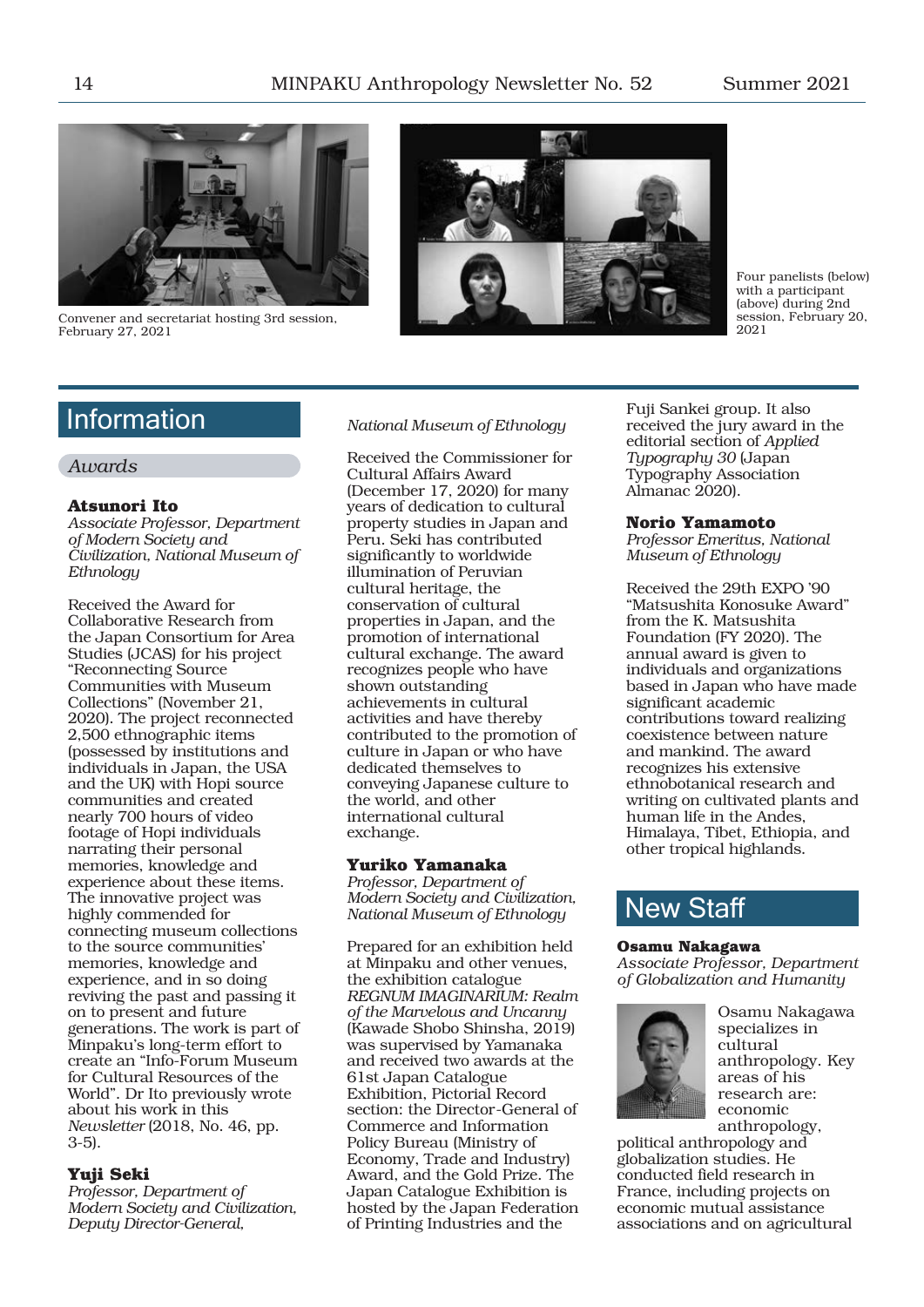product markets. His ongoing research concerns the relationship between Hmong refugees from Southeast Asia and the State in France. He received his PhD in 2006 and worked for Osaka University (-2012) and Rikkyo University (2012-2021). He recently coedited *Anthropological Thinking* (Sekaishisosha, 2019, in Japanese) and *Migrating People* (Koyoshobo, 2019, in Japanese).

#### **Chikako Hirano**

*Assistant Professor, Department of Advanced Human Sciences*



Hirano specializes in cultural anthropology and Indigenous Australian studies, with a particular interest in Aboriginal problem

drinking. She is a qualified nurse and has worked in a psychiatric ward. This experience inspired her to pursue cultural anthropology. She went on to study for her PhD (2020) at the Graduate School of International Cultural Studies at Kobe University. After field research in Australia, her dissertation title was *Drinking in the Central Desert and the Anangu Way: An Ethnography of Indigenous Australian Aboriginals Living in a Post-Colonial Situation* (in Japanese). She then worked as assistant professor at the Graduate School of Health Sciences, Kobe University before assuming her current position. She is now exploring problematic drinking among indigenous peoples and minorities around the world, and wishes to interrogate debates about responses to social crises from the perspective of local people.

### **Ikue Otani**

*Research Fellow, Department of Globalization and Humanity*



Otani studied archaeology at Kanazawa University and completed her PhD there in 2014. Before joining Minpaku in April

2021, she was an associate

fellow at the Nara National Research Institute for Cultural Properties (2014-2017), and joined excavations in Nara. After 2017, she was a JSPS Postdoctoral Fellow (Institute for Research in Humanities, Kyoto University). Her research theme was a chronology of Xiongnu culture remains to learn when and how this historical ethnic group established the first empire on the Eastern steppe area. She specializes in the archaeology of China and the Eurasian steppe zone. Her central academic interest is the historical contact between settled and nomadic peoples, and she is currently investigating archaeological remains of the Xiongnu-Sarmatian Period in Mongolia and southern Siberia.

#### **Yoshiaki Takemura**

*Project Assistant Professor, Center for South Asia Studies (MINDAS)/Research Fellow, Center for Transdisciplinary Innovation (NIHU)*



Takemura specializes in the Anthropology of Performing Arts and South Asian Studies. After receiving his PhD in 2012 from

Osaka University, he worked at Minpaku as a Research Fellow for Integrated Area Studies on South Asia (under the aegis of the National Institutes for the Humanities, NIHU), FY 2014 -2018, and again from FY 2021. His publications include "Conflict between cultural perpetuation and environmental protection: A case study of ritual performance in North Malabar, South India", in *Dance Matter Too: Markers, Memories, Identities* (edited by Pallabi Chakravorty and Nilanjana Gupta, Routledge, 2018), *Living as a God and its Lifeworld: Ethnography of the Performing Arts of the Untouchables in Kerala, India* (Fukyosha, 2015, in Japanese) for which he received the Research Encouragement Award of the Japanese Society for Dance Research, 2015. Currently, he is working on a JSPS Grant-in-Aid project entitled "Body Politics of

Migration: Globalization of Indian Dance and Agencies in Singapore".

#### **Chie Kamino**

*Project Assistant Professor, Center for Cultural Resource Studies, National Museum of Ethnology, and Liberal Arts Communicator, National Institute for the Humanities*



Kamino specializes in ethnomusicology, focusing on folk performing arts in South Korea and Japan. For her PhD research (Tokyo University

of the Arts, 2016), she analyzed the life history and music style of a female traditional percussionist, Na Gum-Chu, who was a well-known, skillful stage performer from the 1950s to 1970s. Based on the dissertation, Kamino published a book titled *A Korean Nong-ak and Na Gum-Chu: Life History of a Female Nong-ak Master and the Modern History of Nong-ak* (Fukyosha, 2016, in Japanese). Currently she studies professional performers in Korea and Japan such as *Isedaikagura* who travel over wide areas to give ritual performances in Japan. She was research fellow at Minpaku from April 2018 to January 2021.

# Overseas Visiting Fellow

#### **Yunxing Ruan**

*Professor, Zhejiang University, China*



Yunxing Ruan (PhD, Kyoto University, Japan) is a professor of the Department of Sociology and Director of the Center for

Intangible Cultural Heritage Studies of Zhejiang University. His research and teaching activities focus on Political Anthropology, Cultural Heritage Studies, and Cyborg Anthropology. His primary publications include "Cultural Landscape of West Lake in Hangzhou: From the Perspective